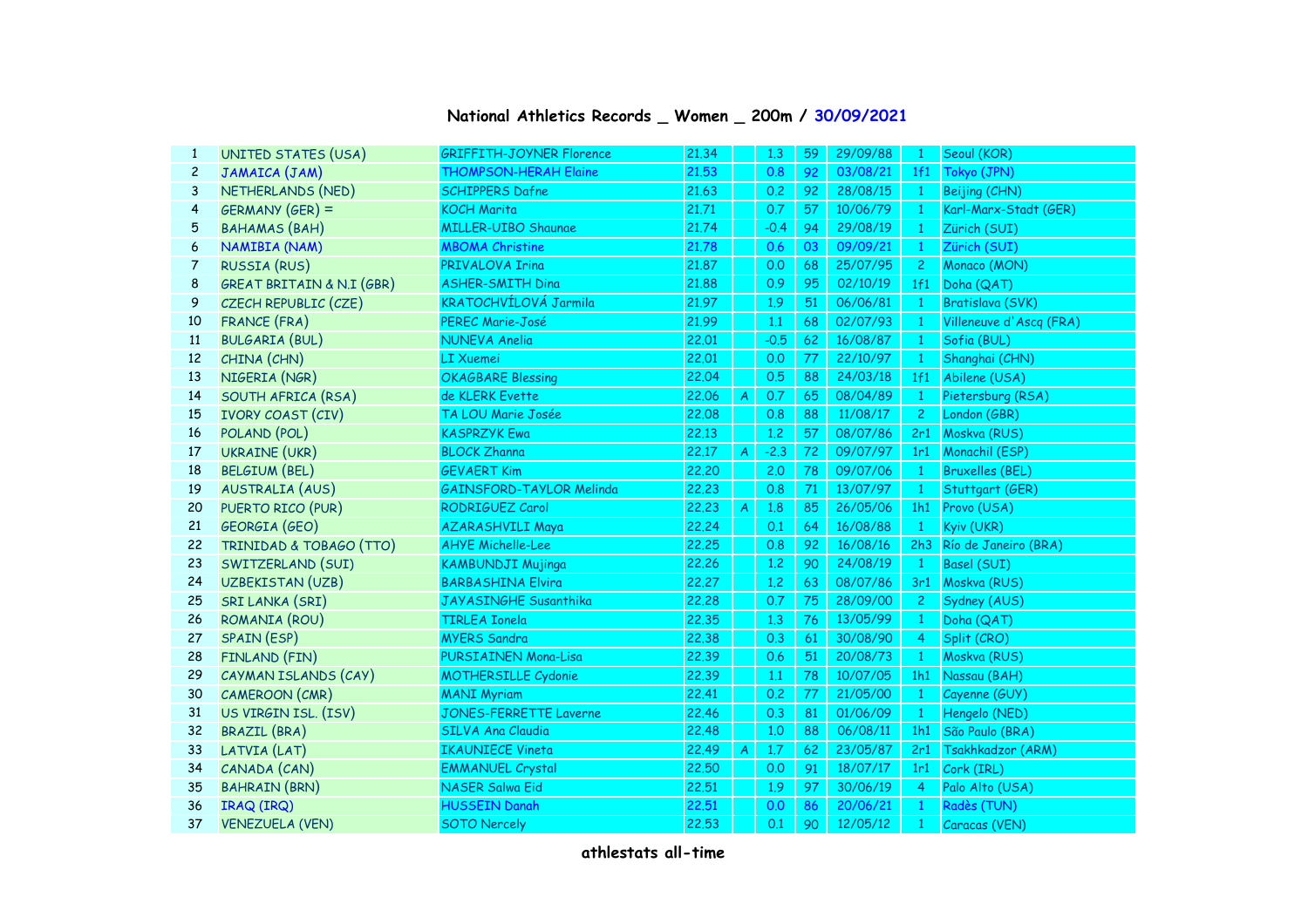| 38 | NIGER (NIG)                 | <b>SEYNI Aminatou</b>       | 22.54 |                  | 0.1    | 96 | 02/08/21 |                | 5sf3 Tokyo (JPN)         |  |  |  |  |
|----|-----------------------------|-----------------------------|-------|------------------|--------|----|----------|----------------|--------------------------|--|--|--|--|
| 39 | CHINESE TAIPEI (TPE)        | <b>WANG Huei-Chen</b>       | 22.56 |                  | $-0.3$ | 70 | 30/10/92 | $\mathbf{1}$   | Yilan (TPE)              |  |  |  |  |
| 40 | ITALY (ITA)                 | <b>GRENOT Libania</b>       | 22.56 |                  | 1.9    | 83 | 27/05/16 | $\mathbf{1}$   | Tampa (USA)              |  |  |  |  |
| 41 | GAMBIA (GAM)                | <b>BASS</b> Gina            | 22.58 |                  | 1.8    | 95 | 30/08/19 | $\mathbf{1}$   | Rabat (MAR)              |  |  |  |  |
| 42 | CYPRUS (CYP)                | <b>ARTYMATA Eleni</b>       | 22.61 |                  | 0.1    | 86 | 31/07/10 | 6              | Barcelona (ESP)          |  |  |  |  |
| 43 | <b>BARBADOS (BAR)</b>       | <b>WILLIAMS Sada</b>        | 22.61 |                  | 0.6    | 97 | 18/03/16 | $\mathbf{1}$   | <b>Bridgetown (BAR)</b>  |  |  |  |  |
| 44 | SENEGAL (SEN)               | <b>DIOP</b> Aida            | 22.64 | A                | 1,0    | 70 | 01/07/00 | $\overline{c}$ | Cd. México (MEX)         |  |  |  |  |
| 45 | PORTUGAL (POR)              | <b>BAZOLO Lorène Dorcas</b> | 22.64 |                  | 1.9    | 83 | 14/08/21 | 2f1            | La Chaux-de-Fonds (SUI)  |  |  |  |  |
| 46 | ZAMBIA (ZAM)                | NJOBVU Rhodah               | 22.65 | $\boldsymbol{A}$ | 1.1    | 94 | 12/06/21 | 1f1            | Gaborone (BOT)           |  |  |  |  |
| 47 | <b>KAZAKHSTAN (KAZ)</b>     | ZYABKINA Viktoriya          | 22.66 |                  | 0.7    | 92 | 26/06/16 | $\mathbf{1}$   | Almaty (KAZ)             |  |  |  |  |
| 48 | <b>GREECE (GRE)</b>         | <b>KOFFA Ekateríni</b>      | 22.67 |                  | 0.9    | 69 | 16/06/96 | $\mathbf{1}$   | Athína (GRE)             |  |  |  |  |
| 49 | GRENADA (GRN)               | <b>FLETCHER Sherry</b>      | 22.67 |                  | 1.7    | 86 | 09/06/07 | $\overline{4}$ | Sacramento (USA)         |  |  |  |  |
| 50 | <b>GHANA</b> (GHA)          | <b>AMPONSAH Janet</b>       | 22.67 |                  | 0.9    | 93 | 21/04/18 | 2f1            | Auburn (USA)             |  |  |  |  |
| 51 | <b>BELARUS (BLR)</b>        | SAFRONNIKOVA Natalya        | 22.68 |                  | 0.3    | 73 | 24/06/01 | $\mathbf{1}$   | Bremen (GER)             |  |  |  |  |
| 52 | ST KITTS & NEVIS (SKN)      | <b>HODGE Virgil</b>         | 22.68 |                  | $-1.0$ | 83 | 25/05/07 | 1h1            | Des Moines (USA)         |  |  |  |  |
| 53 | CUBA (CUB)                  | DÍAZ Roxana                 | 22.68 |                  | 0.7    | 81 | 04/07/07 | $\mathbf{2}$   | Salamanca (ESP)          |  |  |  |  |
| 54 | <b>AUSTRIA (AUT)</b>        | <b>MAYR-KRIFKA Karin</b>    | 22.70 |                  | 0.1    | 71 | 07/07/02 | $\mathbf{1}$   | Linz (AUT)               |  |  |  |  |
| 55 | MALI (MLI)                  | <b>CAMARA Kadiatou</b>      | 22.70 | $\overline{A}$   | 1.5    | 81 | 04/05/08 | $\overline{2}$ | Addis Abeba (ETH)        |  |  |  |  |
| 56 | <b>TURKEY (TUR)</b>         | <b>GÜNER Nora</b>           | 22.71 |                  | $-0.3$ | 77 | 12/05/02 | $\mathbf{1}$   | Izmir (TUR)              |  |  |  |  |
| 57 | SLOVENIA (SLO)              | <b>OTTEY Merlene</b>        | 22.72 |                  |        | 60 | 23/08/04 |                | Athína (GRE)             |  |  |  |  |
| 58 | <b>TADJIKISTAN (TJK)</b>    | <b>SHARIFOVA Gulsumbi</b>   | 22.72 |                  | $-0.6$ | 97 | 15/05/21 | $\mathbf{1}$   | Tashkent (UZB)           |  |  |  |  |
| 59 | CHAD (CHA)                  | <b>KALTOUMA Nadjina</b>     | 22.73 |                  | 0.9    | 76 | 23/06/02 | 1h1            | Edmonton (CAN)           |  |  |  |  |
| 60 | EGYPT (EGY)                 | <b>HEMIDA Bassant</b>       | 22.79 |                  | $-0.2$ | 96 | 04/07/21 | 1f1            | Brno (CZE)               |  |  |  |  |
| 61 | <b>SAINT VINCENT (VIN)</b>  | <b>MAYERS Natasha</b>       | 22,80 |                  | 1.4    | 79 | 29/05/02 | 1h3            | <b>Baton Rouge (USA)</b> |  |  |  |  |
| 62 | <b>BENIN (BEN)</b>          | <b>FERAEZ Fabienne</b>      | 22,81 |                  | 0.7    | 76 | 16/07/05 | $\overline{2}$ | Angers (FRA)             |  |  |  |  |
| 63 | SWEDEN (SWE)                | <b>HAGLUND Linda</b>        | 22,82 |                  | 1.3    | 56 | 01/07/79 | $\overline{2}$ | Sittard (NED)            |  |  |  |  |
| 64 | INDIA (IND)                 | <b>SAHA Saraswati</b>       | 22,82 |                  | 0.8    | 79 | 28/08/02 | $\mathbf{1}$   | Ludhiana (IND)           |  |  |  |  |
| 65 | <b>ECUADOR (ECU)</b>        | TENORIO Ángela              | 22.84 | $\overline{A}$   | $-0.5$ | 96 | 31/05/15 | $\mathbf{1}$   | Cuenca (ECU)             |  |  |  |  |
| 66 | COLOMBIA (COL)              | PALACIOS Felipa             | 22,85 | $\overline{A}$   | 0.7    | 75 | 20/08/05 | $\mathbf{1}$   | Armenia (COL)            |  |  |  |  |
| 67 | <b>DOMINICAN REP. (DOM)</b> | <b>PAULINO Marileidy</b>    | 22.86 |                  | $-0.2$ | 96 | 12/06/21 | $\mathbf{1}$   | Santo Domingo (DOM)      |  |  |  |  |
| 68 | JAPAN (JPN)                 | <b>FUKUSHIMA Chisato</b>    | 22.88 |                  | 1.8    | 88 | 26/06/16 | $\mathbf{1}$   | Nagoya (JPN)             |  |  |  |  |
| 69 | <b>BOTSWANA (BOT)</b>       | <b>MONTSHO Amantle</b>      | 22.89 |                  | 0.0    | 83 | 03/05/12 | 1r3            | Fukuroi (JPN)            |  |  |  |  |
| 70 | NEW ZEALAND (NZL)           | <b>WILLIAMS Monique</b>     | 22.90 |                  | 0.5    | 85 | 20/08/09 | 3sf3           | Berlin (GER)             |  |  |  |  |
| 71 | SAINT LUCIA (LCA)           | <b>ALFRED Julien</b>        | 22.90 |                  | 1.2    | 01 | 12/05/19 | $\overline{3}$ | Norman (USA)             |  |  |  |  |
| 72 | IRELAND (IRL)               | <b>ADELEKE Rhasidat</b>     | 22.90 |                  | 0.1    | 02 | 17/07/21 | 1f1            | Tallinn (EST)            |  |  |  |  |
| 73 | ARGENTINA (ARG)             | ALLOCCO Beatriz             | 22.94 | $\overline{A}$   |        | 55 | 11/11/78 | $\mathbf{1}$   | La Paz (BOL)             |  |  |  |  |
| 74 | <b>GUYANA (GUY)</b>         | <b>THOMPSON Brenessa</b>    | 22.94 |                  | 1.1    | 96 | 11/05/17 | 1h2            | Columbia (USA)           |  |  |  |  |
| 75 | CHILE (CHI)                 | <b>JIMENEZ Isidora</b>      | 22.95 |                  | 1.2    | 93 | 23/07/15 | 4h2            | Toronto (CAN)            |  |  |  |  |
| 76 | <b>BELIZE (BIZ)</b>         | <b>WADE Emma</b>            | 22.98 |                  | 1.7    | 80 | 28/05/04 |                | Gainesville (USA)        |  |  |  |  |
| 77 | BRIT. VIRGIN ISL. (IVB)     | <b>HARRIGAN Tahesia</b>     | 22.98 |                  | 0.9    | 82 | 15/07/07 | 1r3            | Donnas (ITA)             |  |  |  |  |